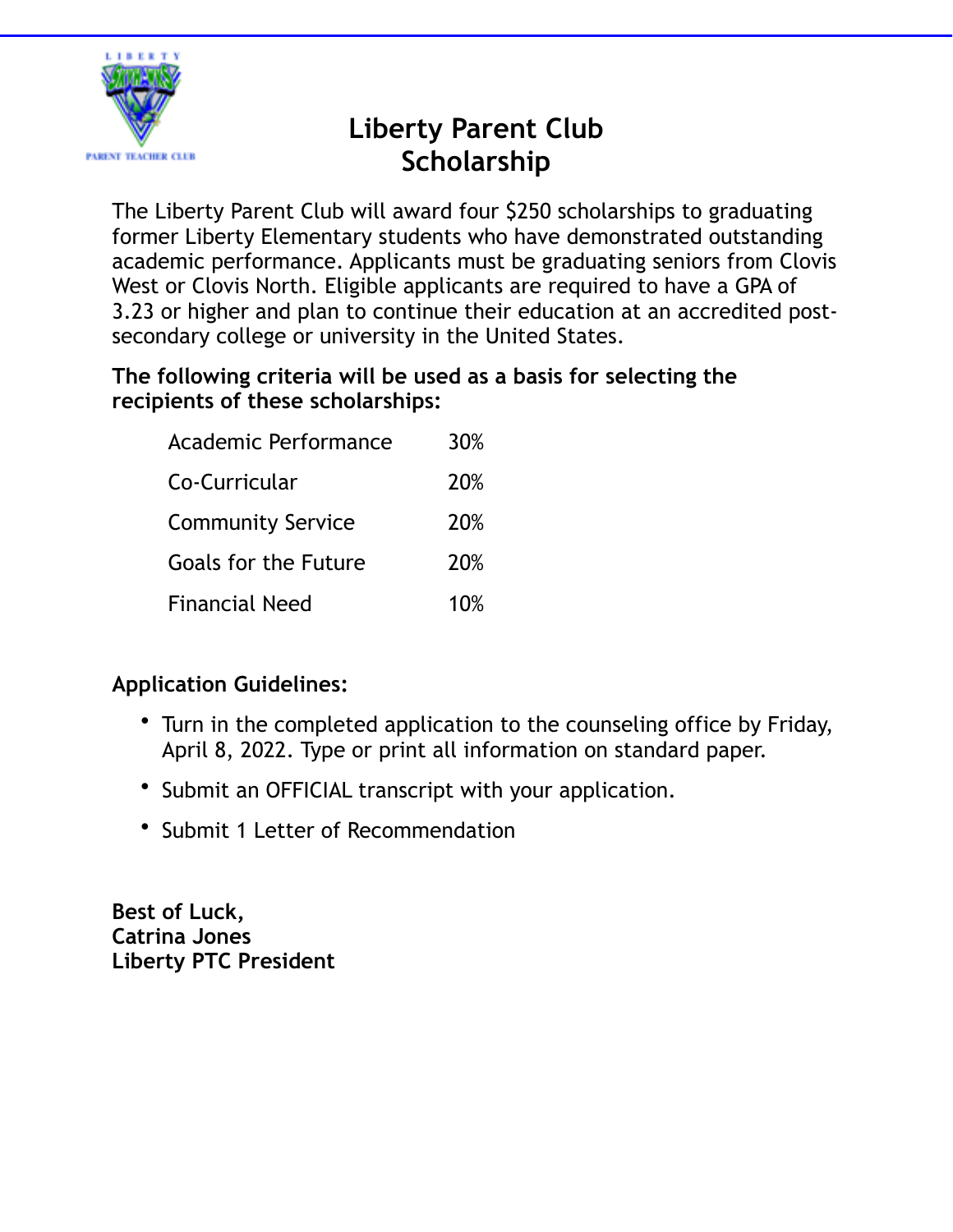

# **Liberty Parent Club Scholarship Application 2021-2022**

## **PERSONAL INFORMATION:**

|                                                                                                                                                                                                                                     | Phone: _______________________________Cell Phone: ______________________________ |  |
|-------------------------------------------------------------------------------------------------------------------------------------------------------------------------------------------------------------------------------------|----------------------------------------------------------------------------------|--|
|                                                                                                                                                                                                                                     |                                                                                  |  |
|                                                                                                                                                                                                                                     |                                                                                  |  |
|                                                                                                                                                                                                                                     | Father's Name: __________________________________ Occupation: __________________ |  |
|                                                                                                                                                                                                                                     | Current Weighted GPA:______________ Current Unweighted GPA:______________        |  |
|                                                                                                                                                                                                                                     |                                                                                  |  |
|                                                                                                                                                                                                                                     |                                                                                  |  |
| LIBERTY ELEMENTARY SCHOOL HISTORY:                                                                                                                                                                                                  |                                                                                  |  |
| The final contracts and $\epsilon$ construction of the state of the final field of the state of the state of the field of the state of the state of the state of the state of the state of the state of the state of the state of t |                                                                                  |  |

List the number of years you attended Liberty as well as the dates: \_\_\_\_\_\_\_\_\_\_\_\_\_\_\_\_\_\_\_\_From \_\_\_\_\_\_\_\_\_\_\_\_\_\_\_\_To\_\_\_\_\_\_\_\_\_\_\_\_\_\_\_\_

\_\_\_\_\_\_\_\_\_\_\_\_\_\_\_\_\_\_\_\_\_\_\_\_\_\_\_\_\_\_\_\_\_\_\_\_\_\_\_\_\_\_\_\_\_\_\_\_\_\_\_\_\_\_\_\_\_\_\_\_\_\_\_ \_\_\_\_\_\_\_\_\_\_\_\_\_\_\_\_\_\_\_\_\_\_\_\_\_\_\_\_\_\_\_\_\_\_\_\_\_\_\_\_\_\_\_\_\_\_\_\_\_\_\_\_\_\_\_\_\_\_\_\_\_\_\_

\_\_\_\_\_\_\_\_\_\_\_\_\_\_\_\_\_\_\_\_\_\_\_\_\_\_\_\_\_\_\_\_\_\_\_\_\_\_\_\_\_\_\_\_\_\_\_\_\_\_\_\_\_\_\_\_\_\_\_\_\_\_\_ \_\_\_\_\_\_\_\_\_\_\_\_\_\_\_\_\_\_\_\_\_\_\_\_\_\_\_\_\_\_\_\_\_\_\_\_\_\_\_\_\_\_\_\_\_\_\_\_\_\_\_\_\_\_\_\_\_\_\_\_\_\_\_ \_\_\_\_\_\_\_\_\_\_\_\_\_\_\_\_\_\_\_\_\_\_\_\_\_\_\_\_\_\_\_\_\_\_\_\_\_\_\_\_\_\_\_\_\_\_\_\_\_\_\_\_\_\_\_\_\_\_\_\_\_\_\_

List the co-curricular activities you participated in at Liberty:\_\_\_\_\_\_\_\_\_\_\_\_\_\_\_\_\_\_\_\_\_\_\_\_\_\_\_\_\_\_\_\_\_\_\_\_\_\_\_\_\_\_\_\_\_\_\_\_\_\_\_\_\_\_\_\_

# **HIGH SCHOOL CO-CURRICULAR ACTIVITIES:**

Please list school activities in which you have been involved: